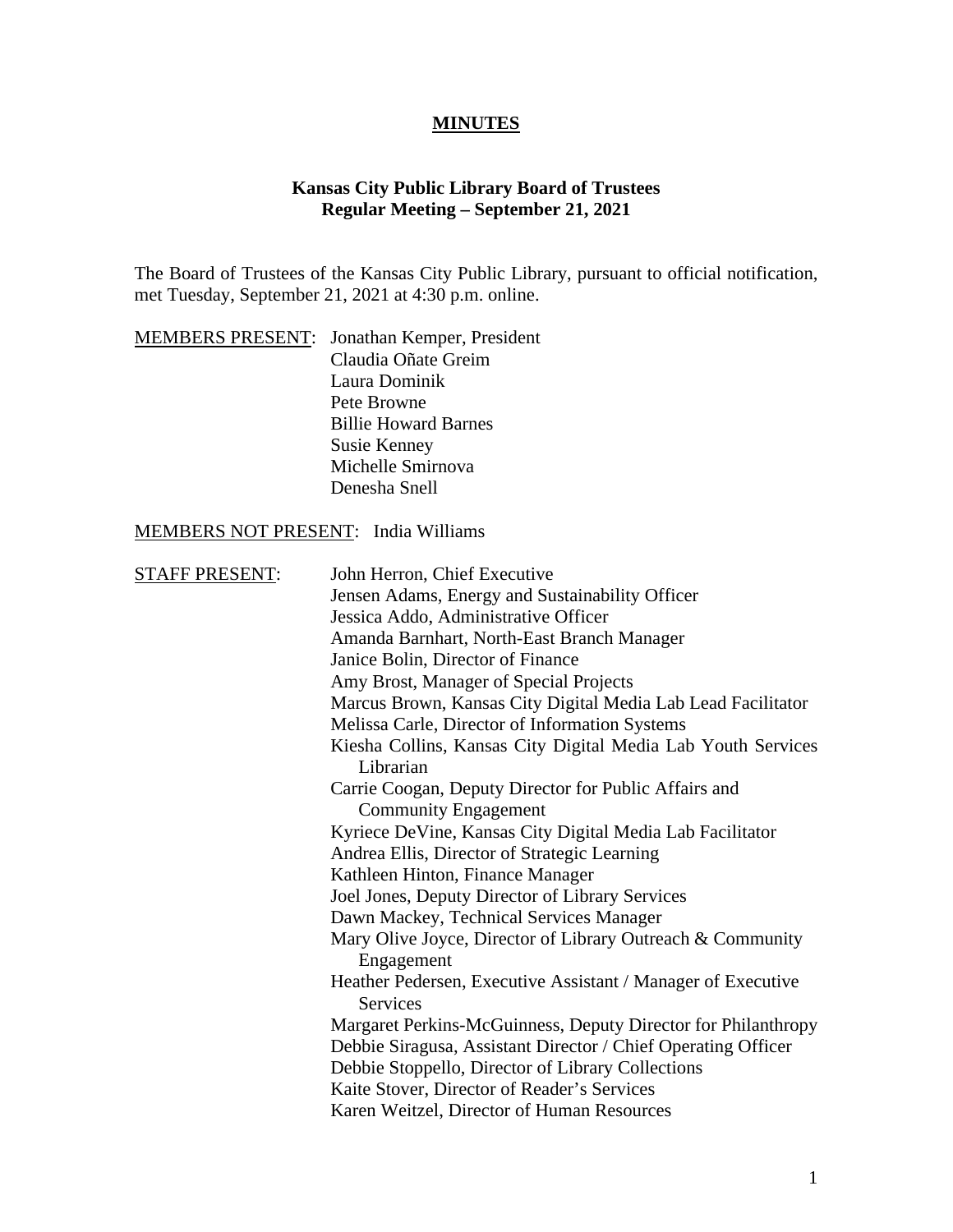Kemper called the meeting to order at 4:34 p.m.

Kemper opened the public hearing for the 2021 property tax rate and the final 2021 – 2022 budget and asked for questions and comments. There was no response from the public, and Kemper closed the public hearing.

### **Motion by Dominik to approve the minutes of the August 30, 2021 Regular Board meeting. Second by Howard Barnes. Approved unanimously.**

(Note: As a matter of Board convention, the Chair votes only when his/her vote would affect the outcome of the vote. In all "recorded" votes, the vote of the Chair appears only when it has actually been cast and when it has had an effect on the disposition of the motion. Notations of "approved unanimously" mean all members, other than the Chair, voting affirmatively.)

**Motion by Browne to approve the Consent Agenda items before the Board. Second by Howard Barnes. Approved unanimously.** The following items were approved as part of the Consent Agenda:

**Move approval of the recommendation of the Chief Executive to authorize the following expenditures for August 2021: Payroll (08/26/21 net cash \$272,395 plus taxes \$99,867) and (09/9/21 net cash \$270,240 plus taxes \$99,625) total amount of \$742,127; General Expense Payments including Checks (#6283- 6464), in the amount of \$1,129,456.** (LBM 4506)

#### **Move approval of the recommendation of the Chief Executive to accept the attached financial reports for August 2021.** (LBM 4507)

Discussing the proposed ad valorem tax rate, Siragusa stated that Library staff recommended that the ad valorem tax rate for 2021 be set at 55.04 cents per assessed \$100 valuation.

#### **Motion by Dominik to approve the recommendation of the Chief Executive to fix the Library's 2021 ad valorem tax rate at 55.04 cents per \$100 assessed valuation pursuant to the provisions of 67.110 RSMo. Second by Smirnova. Approved unanimously.** (LBM 4508)

Discussing the proposed final 2021-2022 Library Operating Budget, Siragusa noted that property taxes have increased \$615,575 from the preliminary estimate of June 2021 with proposed increases to salaries and fringe benefits, general operating, contracted services, and capital development.

**Motion by Browne to approve the recommendation of the Chief Executive to adopt a final 2021-2022 Library Operating Budget General Fund of \$25,134,352, Capital Development Fund Budget of \$1,565,000 and approve changes in transfers as noted on the attached schedules. Second by Dominik. Approved unanimously.** (LBM 4509)

Snell arrived 4:55 p.m.

Herron introduced Andrea Ellis and stated that a one page summary of the Summer Reading and Learning Program would be sent to the Board following the meeting. Ellis reported that funding from the Hall Foundation and Suzanne and Walter Scott Foundation allowed several